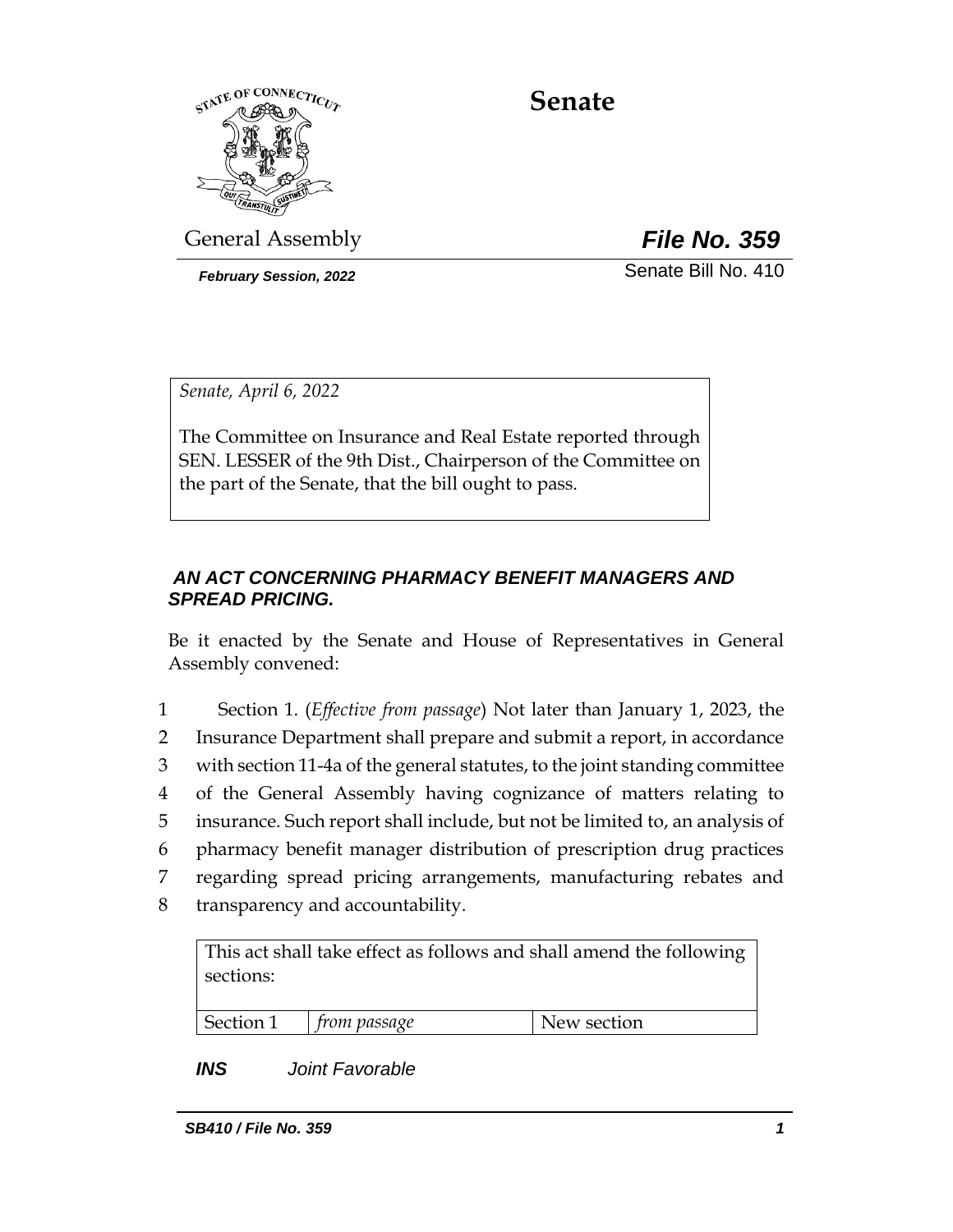*The following Fiscal Impact Statement and Bill Analysis are prepared for the benefit of the members of the General Assembly, solely for purposes of information, summarization and explanation and do not represent the intent of the General Assembly or either chamber thereof for any purpose. In general, fiscal impacts are based upon a variety of informational sources, including the analyst's professional knowledge. Whenever applicable, agency data is consulted as part of the analysis, however final products do not necessarily reflect an assessment from any specific department.*

## *OFA Fiscal Note*

#### *State Impact:*

| <b>Agency Affected</b> | <b>Fund-Effect</b> | FY 23 \$  | FY 24 \$ |
|------------------------|--------------------|-----------|----------|
| Insurance Dept.        | IF - Potential     | Up to     | None     |
|                        | Cost               | \$500,000 |          |

Note: IF=Insurance Fund

#### *Municipal Impact:* None

#### *Explanation*

The bill results in a potential cost of up to \$500,000 to the Insurance Fund in FY 23. The bill requires the Insurance Department (DOI) to prepare and submit a report to the Insurance and Real Estate Committee by January 1, 2023, which must include an analysis of pharmacy benefit managers' (PBM) use of spread pricing arrangements, manufacturing rebates and transparency and accountability. If the agency can collect sufficiently detailed information from PBMs as would be required for an in-depth analysis, it is anticipated that DOI would hire a consultant with expertise in drug pricing and PBM drug distribution practices to prepare the report at a cost of up to \$500,000. The cost would depend on the complexity of the analysis.

#### *The Out Years*

There is no fiscal impact in the out years.